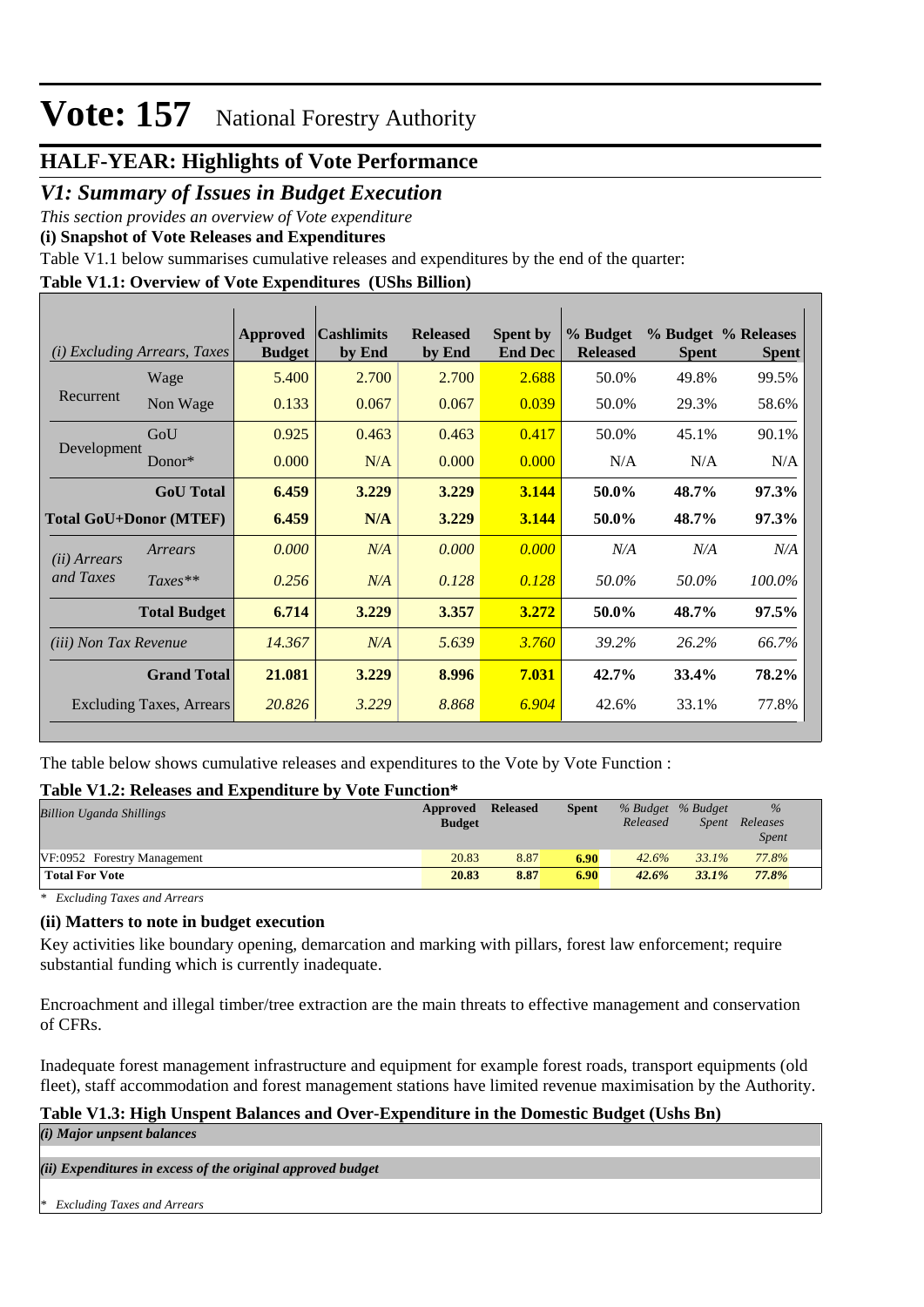## **HALF-YEAR: Highlights of Vote Performance**

### *V2: Performance Highlights*

*This section provides highlights of output performance, focusing on key outputs and actions impelemented to improve section performance.*

### **Table V2.1: Key Vote Output Indicators and Expenditures\***

| Vote, Vote Function<br><b>Key Output</b>                                                             | <b>Approved Budget and</b><br><b>Planned outputs</b>                                               | <b>Cumulative Expenditure</b><br>and Performance                                                                                                                                                                                                                                                                                                                                                                                                                                                                                                                                              |       | <b>Status and Reasons for any</b><br><b>Variation from Plans</b>                                                                                                                                                                                                                                                                                                                                                                                                                 |                |
|------------------------------------------------------------------------------------------------------|----------------------------------------------------------------------------------------------------|-----------------------------------------------------------------------------------------------------------------------------------------------------------------------------------------------------------------------------------------------------------------------------------------------------------------------------------------------------------------------------------------------------------------------------------------------------------------------------------------------------------------------------------------------------------------------------------------------|-------|----------------------------------------------------------------------------------------------------------------------------------------------------------------------------------------------------------------------------------------------------------------------------------------------------------------------------------------------------------------------------------------------------------------------------------------------------------------------------------|----------------|
| Vote Function: 0952 Forestry Management                                                              |                                                                                                    |                                                                                                                                                                                                                                                                                                                                                                                                                                                                                                                                                                                               |       |                                                                                                                                                                                                                                                                                                                                                                                                                                                                                  |                |
| <b>Output: 095201</b>                                                                                | <b>Mangement of Central Forest Reserves</b>                                                        |                                                                                                                                                                                                                                                                                                                                                                                                                                                                                                                                                                                               |       |                                                                                                                                                                                                                                                                                                                                                                                                                                                                                  |                |
| Description of Performance: 140 hectares of formerly                                                 | encroached land planted, 179<br>Km of boundary reopened, 313<br>patrolmen employed & 150<br>Police | restoration/encroachment<br>planting in Kachungu sector-<br>Achwa (33ha), Budongo (5ha)<br>armed Environmental Protection & Lakeshore (262); 357 Kms of approved budget for FY<br>boundary length was re-opened<br>with 6 Kms opened in Kulobia<br>CFR, while 70 Kms were<br>opened in Luwunga CFR,<br>Ibambaro(10), Kitechura(12),<br>Matiri(28.1), Namwasa(79.8),<br>Kanaga(13.2), Kikonda(98),<br>Alunagamosimosi(29.6) and<br>soroti(13.2) CFRs. 313<br>patrolmen were employed & 50<br>armed Environmental Protection<br>Police deployed to patrol and<br>protect CFRs from encroachment |       | 300 hectares were planted under Boundary openning facilitated<br>by the spill over effect of the<br>supplementary budget for FY<br>2013/14 and funding from<br>2014/15.                                                                                                                                                                                                                                                                                                          |                |
| Performance Indicators:                                                                              |                                                                                                    |                                                                                                                                                                                                                                                                                                                                                                                                                                                                                                                                                                                               |       |                                                                                                                                                                                                                                                                                                                                                                                                                                                                                  |                |
| Number of Central Forest<br>Reserves monitored<br>Distance (Km) of forest<br>boundary resurveyed and |                                                                                                    | $\boldsymbol{0}$<br>276.9                                                                                                                                                                                                                                                                                                                                                                                                                                                                                                                                                                     |       |                                                                                                                                                                                                                                                                                                                                                                                                                                                                                  |                |
| marked                                                                                               |                                                                                                    |                                                                                                                                                                                                                                                                                                                                                                                                                                                                                                                                                                                               |       |                                                                                                                                                                                                                                                                                                                                                                                                                                                                                  |                |
| <b>Output Cost:</b>                                                                                  | UShs Bn:                                                                                           | UShs Bn:<br>9.947                                                                                                                                                                                                                                                                                                                                                                                                                                                                                                                                                                             |       | 4.153 % Budget Spent:                                                                                                                                                                                                                                                                                                                                                                                                                                                            | 41.8%          |
| Output: 095205                                                                                       | Supply of seeds and seedlings                                                                      |                                                                                                                                                                                                                                                                                                                                                                                                                                                                                                                                                                                               |       |                                                                                                                                                                                                                                                                                                                                                                                                                                                                                  |                |
| Description of Performance: 15,250,983 tree and fruit<br>Performance Indicators:                     | seedlings produced at the<br>National Tree Seed Centre and<br>the regional nurseries.              | $[(4,044,489$ -commercial,<br>1,153,533-NFA own planting<br>and 4,296,423-Community Tree production; however, the<br>Planting Programme (CTPP)].                                                                                                                                                                                                                                                                                                                                                                                                                                              |       | 9,494,445 seedlings were raised Increasing demand for seedlings<br>by communities led to high<br>performance in seedling<br>capacity by NFA to raise more<br>seedlings for the CTTP project<br>is limited by low funding and<br>long procurement processes. It<br>is also key to note that the shift<br>in demand for seedlings by<br>customers from pine that brings<br>in more revenue per kilogram<br>compared to eucalyptus has<br>greatly affected revenue<br>maximization. |                |
| No. of seedlings raised and<br>sold                                                                  |                                                                                                    | 4770267                                                                                                                                                                                                                                                                                                                                                                                                                                                                                                                                                                                       |       |                                                                                                                                                                                                                                                                                                                                                                                                                                                                                  |                |
| <b>Output Cost:</b>                                                                                  | UShs Bn:                                                                                           | UShs Bn:<br>5.414                                                                                                                                                                                                                                                                                                                                                                                                                                                                                                                                                                             | 1.454 | % Budget Spent:                                                                                                                                                                                                                                                                                                                                                                                                                                                                  | 26.9%          |
| <b>Vote Function Cost</b><br><b>Cost of Vote Services:</b>                                           | <b>UShs Bn:</b><br>UShs Bn:                                                                        | 20.826 UShs Bn:<br>20.826 UShs Bn:                                                                                                                                                                                                                                                                                                                                                                                                                                                                                                                                                            |       | 6.904 % Budget Spent:<br><b>6.904</b> % Budget Spent:                                                                                                                                                                                                                                                                                                                                                                                                                            | 33.1%<br>33.1% |

*\* Excluding Taxes and Arrears*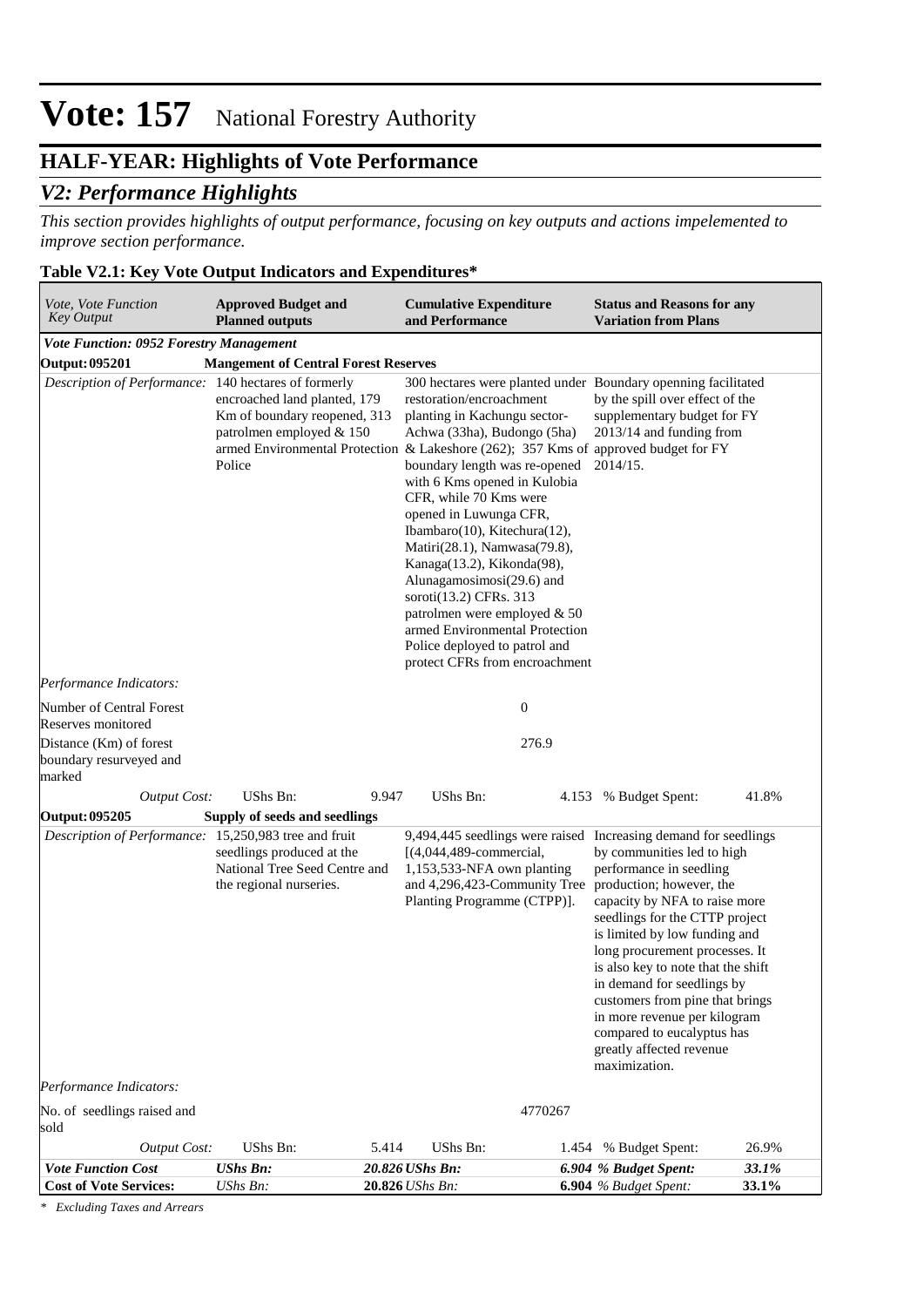## **HALF-YEAR: Highlights of Vote Performance**

During the reporting period (July – December 2014), NFA registered the following achievements: Plantation establishment: 350 hectares of new plantations were established in Mafuga (223), Mbarara (112), and South Busoga (15); Restoration planting of 300 hectares was undertaken in partnership with corporate organizations, such as Uganda Breweries Limited, Serena Hotel and standard chartered bank; in Navugulu CFR and NFA own planting in Kakonwa and Lwamunda CFRs. 315ha was restored by enrichment planting in Mabira CFR. Generally, 854ha was replanted in the different CFRs.

Boundary opening and marking with pillars: 357 Kms of boundary length was re-opened with 6 Kms opened in Kulobia CFR, while 70 Kms were opened in Luwunga CFR, Ibambaro(10), Kitechura(12), Matiri(28.1), Namwasa(79.8), Kanaga(13.2), Kikonda(98), Alunagamosimosi(29.6) and soroti(13.2) CFRs.

239 boundary pillars were planted (Alungamosimosi (30), Ibambaro (10), Kikonda (93) and Matiri (26), Namwasa (80) and 332 boundary pillars supplied

Tending: 2,077ha was maintained by slash weeding and 460ha by spot weeding]; in [Mafuga (1,100), Mwenge (118), South Busoga (262), Lendu (245), Muzizi Range (268.8 ha) Kyoga (43ha), Nyakunyu CFR (6.5 ha), West Nile (10ha) and NTSC (13)];

768 ha were thinned in Mwenge (340.14), Muzizi (311), West Nile (10) and 30 in Lakeshore in Kifu CFR. 30km of fire breaks were also maintained in South Busoga (15) and North Rwenzori (15);

793ha were maintained by pruning in Mafuga (500ha), Kasana-Kasambya (102), Lukuga (93ha) and Nakwaya CFR (98). Pruning in CFRs was facilitated by work contracted under GOU supplementary.

45 km of forest roads maintained in Mwenge (30) and Lendu (15) to facilitate easy management of the Plantations and Natural forests.

100km of fire breaks were also maintained in Mwenge (33), South Busoga (30) and North Rwenzori (37)

Seed and seedling; During the reporting period, NFA raised 9,494,445 seedlings by the NTSC and regional nurseries. Out of this, 4,044,489 seedlings were raised for sale, 1,153,533 for NFA own planting and 4,296,423 for Community Tree planting program. 2,393kg of seed was supplied; 1,919 for NFA own planting and 474 sold to private nurseries.

Supply of forest and non-forest products and services:

Round wood: A total of 1,716 trees with a volume of 633m3 of round wood was marked for thinning and milling in Kifu CFR.

2,104 cubic meters of Round wood was produced; [2,073cm3 was harvested from compensation for weighliffs for electricity and expansion of roads in CFRs of Mpigi (607.2), Zirimiti (30.7), Nkenda-Hoima (831.6), Budongo (34) and Kawanda-Masaka (569.7)]. In addition, 31cm3 of Parinari excelsa was harvested in Kalinzu CFR and 404 poles produced (Arua plantations-42, Ozubu-362).

Ecotourism: 3,473 tourists were received in the different ecotourism sites including Lakeshore which registered 1,652 tourists, Budongo also registered 1,652 tourists and Kalinzu CFR which received 169 tourists. A total of 755 guided walks were undertaken in the ecotourism sites of Lakeshore (571), Budongo (142) and Kalinzu-Nkombe (42).

Law enforcement and governance: Enforcement unit in conjunction with field staff, undertook forest patrols across the Ranges during the quarter and arrested 627 illegal timber dealers in Southwest, Achwa, Muzizi, Kyoga, Lakeshore and Budongo CFRs; 117 cases were registered; out of which 48 were registered convictions, 05 were dismissed while 64 of the cases are on-going [Masindi (8), Hoima(4) and Kyenjojo(3). The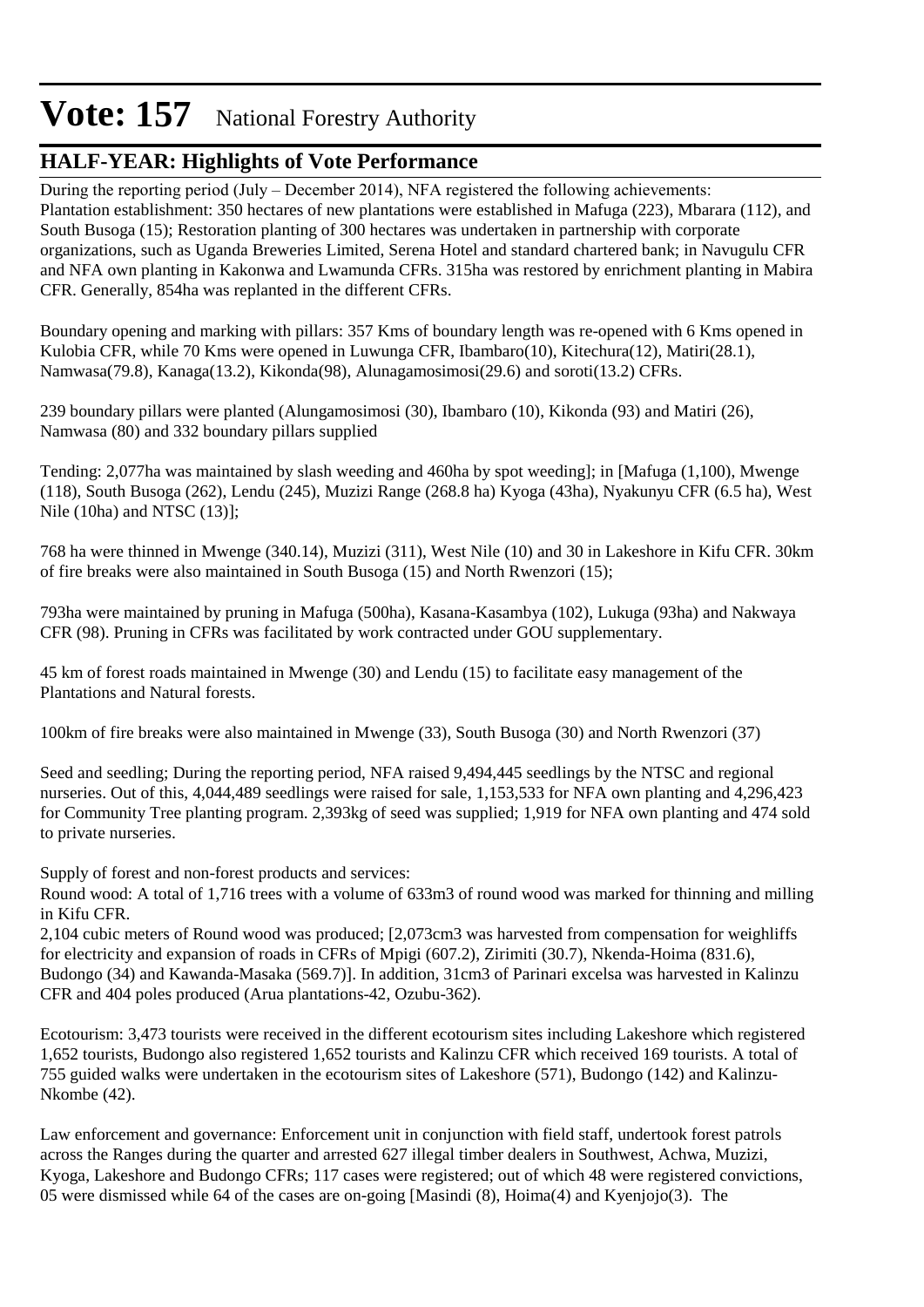## **HALF-YEAR: Highlights of Vote Performance**

enforcement team also impounded 309.851 cubic meters of assorted timber and destroyed 602 charcoal kilns. 120 ha were recovered from cultivators in Kaweri CFR through sensitization and persuasion. The total area recovered from Encroachment was 7,131 ha from eviction of 5,754 Encroachers mainly in Muzizi and Lakeshore Ranges.

Improved partnership arrangements; Through Collaborative Forest Management, NFA continued to demonstrate to forest dependent communities the relevance of forests to their livelihood. 94 Community meetings were conducted during the period, in Muzizi Range (3), Southwest-Bitooma and MPECA CFMs around Kasyoha-Kitomi CFR (10), Budongo sector (8), Lakeshore with Mabira, Buvuma, Sango-Bay,Mujuzi, Navugulu and Lwamunda CFRs (60), West Nile Range (10) and 3 in Apac and Kachung in Achwa Range.; in which Four (14) CFM plans and agreements were negotiated for Lwamunda, Buto-Buvuma, Wantayi, Katabalulu, Kei, Omier, Kafu, Lyi, Liru and Kadre in West Nile and in Matiri, Mpinve, Taala, Kasa;

| <b>Planned Actions:</b>                                                                                                                                                                                                                                                              | <b>Actual Actions:</b>                                                                                                                                                                                                                                                                                                                                                                                                                                                                 | <b>Reasons for Variation</b>                                                                  |
|--------------------------------------------------------------------------------------------------------------------------------------------------------------------------------------------------------------------------------------------------------------------------------------|----------------------------------------------------------------------------------------------------------------------------------------------------------------------------------------------------------------------------------------------------------------------------------------------------------------------------------------------------------------------------------------------------------------------------------------------------------------------------------------|-----------------------------------------------------------------------------------------------|
| Vote: 157 National Forestry Authority                                                                                                                                                                                                                                                |                                                                                                                                                                                                                                                                                                                                                                                                                                                                                        |                                                                                               |
| Vote Function: 09 52 Forestry Management                                                                                                                                                                                                                                             |                                                                                                                                                                                                                                                                                                                                                                                                                                                                                        |                                                                                               |
| 1. Sensitization of local leaders on need to<br>remove encroachers from CFRs<br>2. Restoration planting of degraded CFRs<br>for ecological/environmental functions<br>2. Establish plantations resource base for<br>industrial production & sustainable supply<br>of forest products | Sensitization of local leaders on need to<br>remove encroachers from CFRs of Matiri<br>and Kasenyi was undertaken; 88 hectares<br>were planted under<br>restoration/encroachment planting in<br>Kachuongu sector-Achwa (33ha),<br>Budongo(5ha) & Lakeshore (50)                                                                                                                                                                                                                        | Activity on track                                                                             |
| Vote: 157 National Forestry Authority                                                                                                                                                                                                                                                |                                                                                                                                                                                                                                                                                                                                                                                                                                                                                        |                                                                                               |
| Vote Function: 09 52 Forestry Management                                                                                                                                                                                                                                             |                                                                                                                                                                                                                                                                                                                                                                                                                                                                                        |                                                                                               |
| Continued increase of land under forest<br>cover by NFA own planting and private<br>sector planting under license on CFRs                                                                                                                                                            | The total area of Private tree farmers<br>(Licencees) whose crop was mapped as at<br>the end of the first quarter was 6,612ha,<br>with Budongo covering 600ha &<br>Lakeshore 6,012; in addition, 23 hectares<br>of new plantations were established.                                                                                                                                                                                                                                   | Activity on track                                                                             |
| Expansion of collaborative forest<br>management arrangements to more groups                                                                                                                                                                                                          | 19 CFM community meetings were held<br>(Southwest-5: Muzizi-2; Lakeshore-3,<br>Kyoga-6 & Budongo-3); 10 CFM<br>agreements were initiated in Kei, Omier,<br>Kafu, Lyi, Liru and Kadre in West Nile<br>and in Matiri, Mpinve, Taala, Kasa                                                                                                                                                                                                                                                | Activity on track                                                                             |
| Continue tending by thinning and pruning<br>crop above 4 years and weeding by either<br>slashing/spot hoeing, climber cutting or<br>herbicide application all crop below 3<br>years. Protect the entire plantation estate<br>of 15,000ha against fire and animal<br>damage           | 714 ha were weeded; 514 hectares of<br>plantations maintained by slashing<br>weeding in Muzizi Range (268.8 ha) and<br>Lendu (245 ha) while 200ha were spot<br>weeded in Mafuga; 77 ha were thinned in<br>Kyoga Range [Namavundu (55), Nile<br>Bank (22)]; additionally, Fire break<br>maintenance of 70.5km was done in<br>Mwenge (Oruha 8, Kyehara 11, Kagorra<br>5, Kikumiro 9.5), South Busoga(15) and<br>North Rwenzori(22) and 15km of road<br>maintained in Mwenge plantations. | Tending activities are still on-going in<br>Kasana-Kasambya, Lukuga and Nakwaya<br><b>CFR</b> |
| Develop Pine seed stands, increase local<br>tree seed collection.Promote indigenous<br>tree seed $\&$ increase number of<br>nurseries&seedling production for<br>commercial plantation/woodlot<br>development & individual tree planting<br>during the 4 National tree planting days | 4,770,267 seedlings were raised<br>$[(2,111,741)$ commercial, 505,533 NFA<br>own planting and 2,152,993 Community<br>Tree Planting Programme (CTPP)]. 1,491<br>Kgs of seed were procured locally; [1,252<br>Kgs of seed were supplied internally for<br>NFA nurseries $(1,054)$ and sale $(198)$ ]                                                                                                                                                                                     | Activity on track                                                                             |

#### **Table V2.2: Implementing Actions to Improve Vote Performance**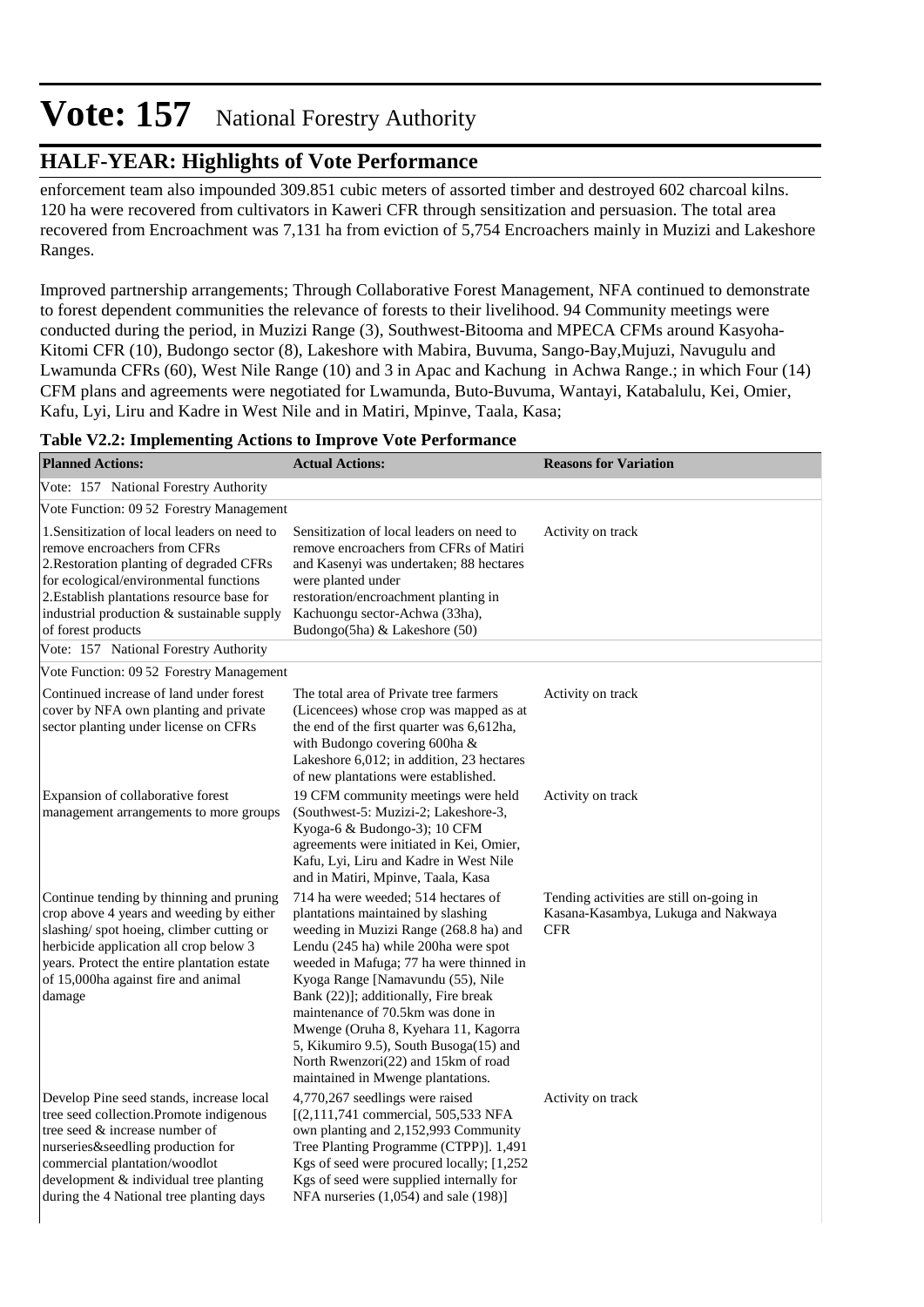### **HALF-YEAR: Highlights of Vote Performance**

| <b>Planned Actions:</b>                    | <b>Actual Actions:</b>                      | <b>Reasons for Variation</b> |
|--------------------------------------------|---------------------------------------------|------------------------------|
| Continue sale of mature trees in           | 2.104 cubic meters of Round wood was        | Activity on track            |
| plantations&production zones of natural    | produced; [2,073cm3 was harvested from      |                              |
| forests, mill thinnings from               | compensation for weighliffs for electricity |                              |
| plantations. Map areas planted by tree     | and expansion of roads in CFRs of Mpigi     |                              |
| farmers licensed on CFRs. Sell bamboo for  | (607.2), Zirimiti (30.7), Nkenda-Hoima      |                              |
| production of tooth picks&mats,            | $(831.6)$ , Budongo $(34)$ and Kawanda-     |                              |
| utility&constrn poles, treated fence posts | Masaka $(569.7)$ ]. In addition, 31cm3 of   |                              |
|                                            | Parinari excelsa was harvested in Kalinzu   |                              |
|                                            | CFR and 404 poles produced (Arua)           |                              |
|                                            | plantations-42, Ozubu-362). 795 private     |                              |
|                                            | farmers (licensees) had their crops mapped  |                              |
|                                            | in Budongo(92 ha) $&$ Lakeshore(703)        |                              |

### *V3: Details of Releases and Expenditure*

*This section provides a comprehensive summary of the outputs delivered by the Vote and further details of Vote expenditures by Vote Function and Expenditure Item.*

#### **Table V3.1: GoU Releases and Expenditure by Output\***

| Billion Uganda Shillings                                        | Approved      | <b>Released</b> | <b>Spent</b> | $%$ GoU       | $%$ GoU       | $%$ GoU      |  |
|-----------------------------------------------------------------|---------------|-----------------|--------------|---------------|---------------|--------------|--|
|                                                                 | <b>Budget</b> |                 |              | <b>Budget</b> | <b>Budget</b> | Releases     |  |
|                                                                 |               |                 |              | Released      | <i>Spent</i>  | <i>Spent</i> |  |
| VF:0952 Forestry Management                                     | 6.46          | 3.23            | 3.14         | 50.0%         | 48.7%         | 97.3%        |  |
| Class: Outputs Provided                                         | 6.36          | 3.23            | 3.14         | 50.8%         | 49.4%         | 97.3%        |  |
| 095201 Mangement of Central Forest Reserves                     | 5.53          | 2.77            | 2.73         | 50.0%         | 49.3%         | 98.6%        |  |
| 095205 Supply of seeds and seedlings                            | 0.83          | 0.46            | 0.42         | 56.1%         | 50.5%         | 90.1%        |  |
| Class: Capital Purchases                                        | 0.10          | 0.00            | 0.00         | $0.0\%$       | $0.0\%$       | N/A          |  |
| 095275 Purchase of Motor Vehicles and Other Transport Equipment | 0.10          | 0.00            | 0.00         | $0.0\%$       | $0.0\%$       | N/A          |  |
| <b>Total For Vote</b>                                           | 6.46          | 3.23            | 3.14         | 50.0%         | 48.7%         | 97.3%        |  |

*\* Excluding Taxes and Arrears*

### **Table V3.2: 2014/15 GoU Expenditure by Item**

| <b>Billion Uganda Shillings</b>                           | Approved<br><b>Budget</b> | <b>Releases</b> | Expend-<br>iture | % Budged<br><b>Released</b> | % Budget<br><b>Spent</b> | %Releases<br><b>Spent</b> |
|-----------------------------------------------------------|---------------------------|-----------------|------------------|-----------------------------|--------------------------|---------------------------|
| <b>Output Class: Outputs Provided</b>                     | 6.36                      | 3.23            | 3.14             | 50.8%                       | 49.4%                    | 97.3%                     |
| 211102 Contract Staff Salaries (Incl. Casuals, Temporary) | 5.40                      | 2.70            | 2.69             | 50.0%                       | 49.8%                    | 99.5%                     |
| 211103 Allowances                                         | 0.02                      | 0.01            | 0.01             | 66.7%                       | 65.1%                    | 97.7%                     |
| 221011 Printing, Stationery, Photocopying and Binding     | 0.00                      | 0.00            | 0.00             | 100.0%                      | $0.0\%$                  | 0.0%                      |
| 223006 Water                                              | 0.02                      | 0.01            | 0.00             | 26.0%                       | $0.0\%$                  | $0.0\%$                   |
| 224006 Agricultural Supplies                              | 0.82                      | 0.46            | 0.41             | 56.4%                       | 50.1%                    | 88.9%                     |
| 227001 Travel inland                                      | 0.08                      | 0.04            | 0.03             | 50.2%                       | 42.0%                    | 83.7%                     |
| $ 228004 \text{ Maintenance} - Other$                     | 0.01                      | 0.00            | 0.00             | 33.3%                       | 0.0%                     | $0.0\%$                   |
| <b>Output Class: Capital Purchases</b>                    | 0.36                      | 0.13            | 0.13             | 35.9%                       | 35.9%                    | $100.0\%$                 |
| 231004 Transport equipment                                | 0.10                      | 0.00            | 0.00             | $0.0\%$                     | $0.0\%$                  | N/A                       |
| 312204 Taxes on Machinery, Furniture & Vehicles           | 0.26                      | 0.13            | 0.13             | 50.0%                       | 50.0%                    | 100.0%                    |
| <b>Grand Total:</b>                                       | 6.71                      | 3.36            | 3.27             | $50.0\%$                    | 48.7%                    | 97.5%                     |
| <b>Total Excluding Taxes and Arrears:</b>                 | 6.46                      | 3.23            | 3.14             | $50.0\%$                    | 48.7%                    | 97.3%                     |

#### **Table V3.3: GoU Releases and Expenditure by Project and Programme\***

| <b>Billion Uganda Shillings</b>                | Approved<br><b>Budget</b> | <b>Released</b> | <b>Spent</b> | $%$ GoU<br><b>Budget</b> | $%$ GoU<br><b>Budget</b> | $%$ GoU<br>Releases |
|------------------------------------------------|---------------------------|-----------------|--------------|--------------------------|--------------------------|---------------------|
|                                                |                           |                 |              | Released                 | <i>Spent</i>             | <i>Spent</i>        |
| VF:0952 Forestry Management                    | 6.46                      | 3.23            | 3.14         | 50.0%                    | 48.7%                    | 97.3%               |
| <b>Recurrent Programmes</b>                    |                           |                 |              |                          |                          |                     |
| 01<br>Headquarters                             | 5.53                      | 2.77            | 2.73         | 50.0%                    | 49.3%                    | 98.6%               |
| Development Projects                           |                           |                 |              |                          |                          |                     |
| Support to National Forestry Authority<br>0161 | 0.93                      | 0.46            | 0.42         | 50.0%                    | 45.1%                    | 90.1%               |
| <b>Total For Vote</b>                          | 6.46                      | 3.23            | 3.14         | 50.0%                    | 48.7%                    | 97.3%               |